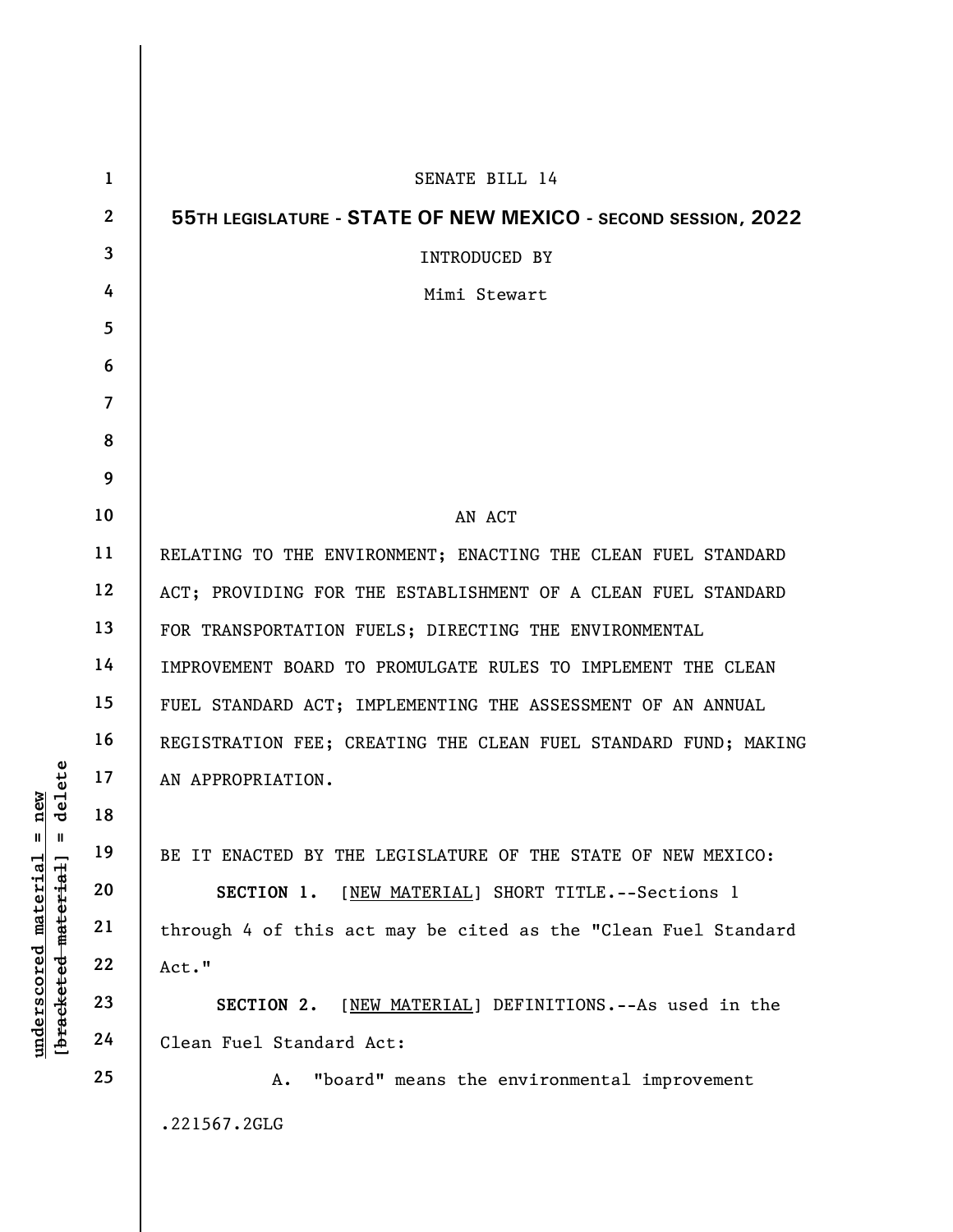1 board;

2

3

4

5

6

8

9

10

11

12

13

14

15

16

17

18

19

20

21

22

23

24

25

B. "carbon intensity" means the quantity of fuel lifecycle emissions per unit of fuel energy, expressed in grams of carbon dioxide equivalent per megajoule;

7 C. "clean fuel standard" means a standard applicable to transportation fuels that reduces greenhouse gas emissions, on average, per unit of fuel energy;

D. "credit" means a unit of measure assigned to a person who generates greenhouse gas emission reductions that is used to comply with the clean fuel standard, such that one credit is equal to one metric ton of carbon dioxide equivalent;

E. "deficit" means a unit of measure assigned to the provider of a transportation fuel that has a carbon intensity greater than the applicable standard, such that one deficit is equal to one metric ton of carbon dioxide equivalent;

F. "department" means the department of environment;

underscore material material environment;<br>  $\begin{array}{c|c} \n\text{Equation: } & \text{Equation: } & \text{Equation: } \\ \n\text{Equation: } & \text{Equation: } & \text{Equation: } \\ \n\text{Equation: } & \text{Equation: } & \text{Equation: } \\ \n\text{Equation: } & \text{Equation: } & \text{Equation: } \\ \n\text{Equation: } & \text{Equation: } & \text{Equation: } \\ \n\text{Equation: } & \text{Equation: } & \text{Equation: } \\ \n\text{Equation: } & \text{$ G. "disproportionately impacted communities" means disadvantaged communities or communities or populations of people for which multiple burdens, including environmental and socioeconomic stressors, inequity, poverty, high unemployment, pollution or discrimination, may act to persistently and negatively affect the health, well-being and environment of the communities or populations;

 $- 2 -$ 

.221567.2GLG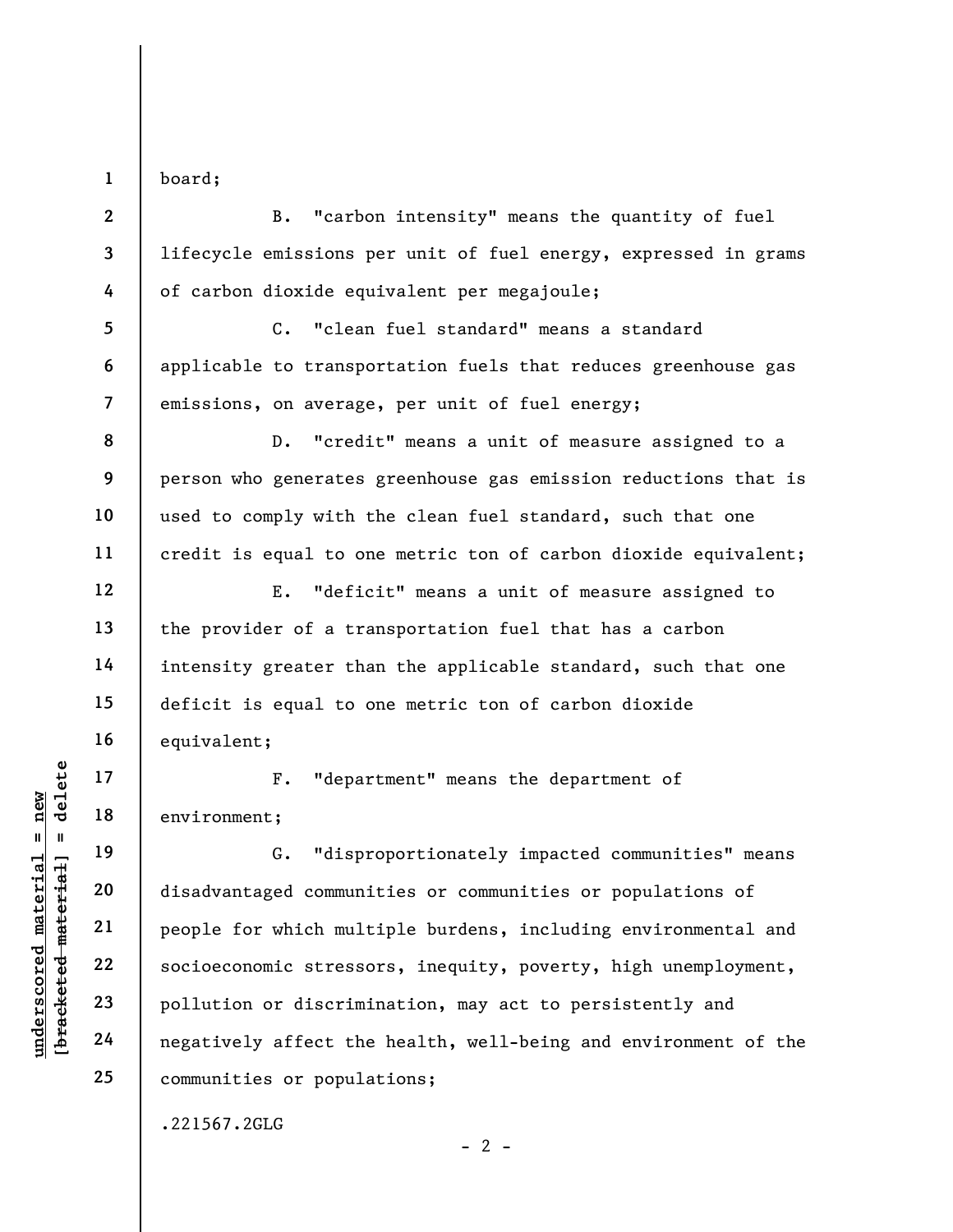1 2 3 4 5 6 7 8 9 10 11 12 13 H. "fuel lifecycle emissions" means the aggregate quantity of direct and indirect greenhouse gas emissions across the full fuel lifecycle, including all stages of fuel and feedstock production and distribution, from extraction or feedstock generation through the distribution, delivery and use of the finished fuel by the ultimate consumer, where the mass values for all greenhouse gases are adjusted to account for their relative global warming potential; I. "fuel pathway" means a detailed description of all stages of production and uses for a transportation fuel, including feedstock generation or extraction, production, distribution and combustion and use of the fuel by the consumer that is used to calculate the fuel lifecycle emissions of a

transportation fuel;

J. "greenhouse gas" means carbon dioxide, methane, nitrous oxide, hydrofluorocarbons, perfluorocarbons and sulfur hexafluoride;

underscore material material material material material material material material material material material material material material material material material material material material material material material mate K. "motor vehicle" means "motor vehicle" and "special mobile equipment", as those terms are defined in the Motor Vehicle Code;

L. "provider" means a person that produces in New Mexico or imports into New Mexico transportation fuel; and

M. "transportation fuel" means electricity or a liquid or gaseous fuel that is blended, sold, supplied, offered for sale or used for the propulsion of a motor vehicle, or that .221567.2GLG

 $-3 -$ 

14

15

16

17

18

19

20

21

22

23

24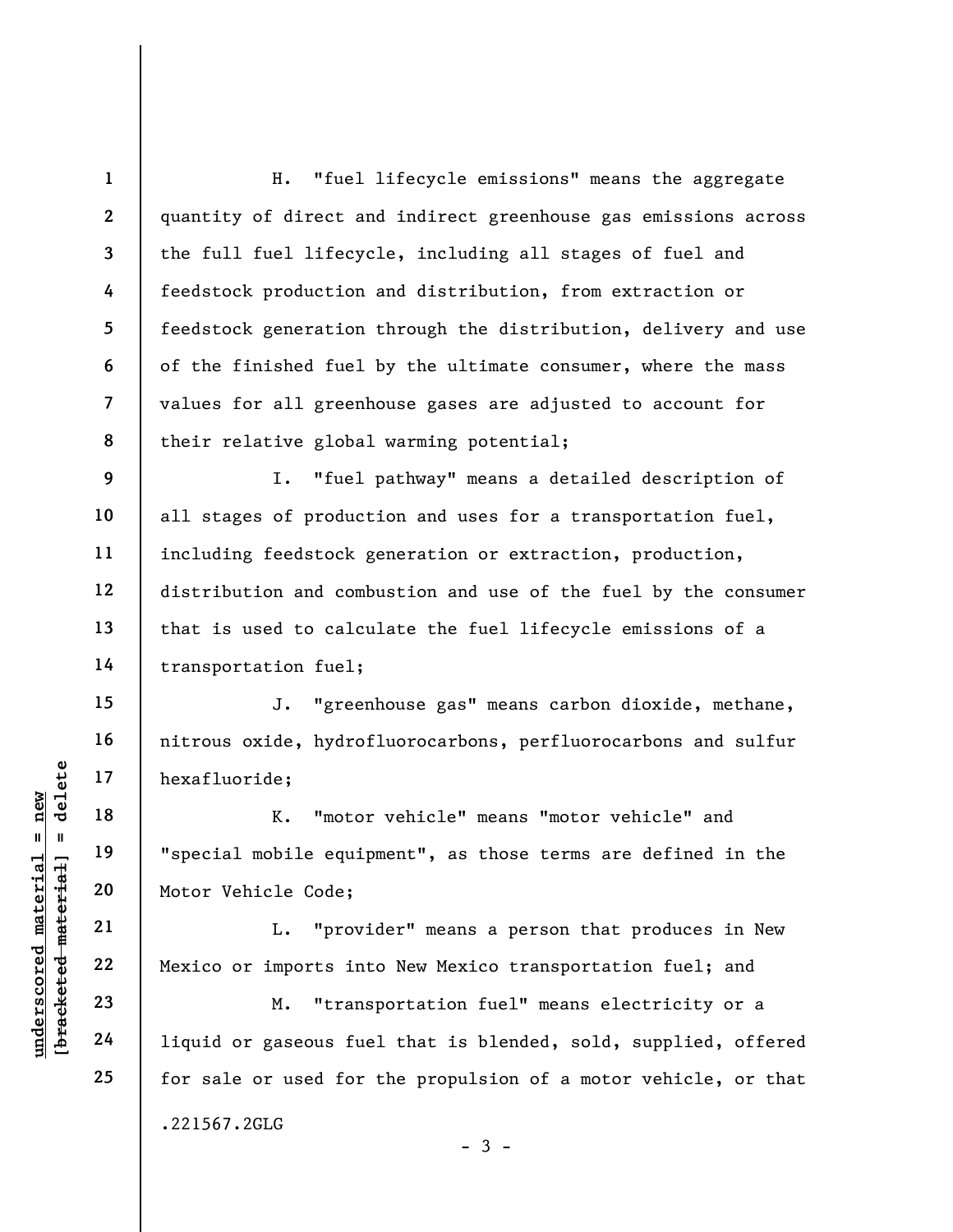|                     | $\mathbf{1}$                 | is intended for use in a motor vehicle, in New Mexico and that  |
|---------------------|------------------------------|-----------------------------------------------------------------|
|                     | $\overline{2}$               | meets applicable standards, specifications and testing          |
|                     | $\overline{\mathbf{3}}$<br>4 | requirements for motor vehicle fuel quality.                    |
|                     |                              | SECTION 3.<br>[NEW MATERIAL] CLEAN FUEL STANDARD--              |
|                     | 5                            | ESTABLISHED--RULEMAKING.--                                      |
|                     | 6                            | The board shall adopt rules to implement the<br>Α.              |
|                     | $\overline{7}$               | Clean Fuel Standard Act.                                        |
|                     | 8                            | The Clean Fuel Standard Act shall apply to<br><b>B</b> .        |
|                     | 9                            | providers.                                                      |
|                     | 10                           | $C$ .<br>In adopting rules, the board shall take into           |
|                     | 11                           | consideration equivalent programs adopted by other              |
|                     | 12                           | jurisdictions and may coordinate with other jurisdiction to     |
|                     | 13                           | promote regional reductions in greenhouse gas emissions.        |
|                     | 14                           | No later than twenty-four months after the<br>$D$ .             |
|                     | 15                           | effective date of the Clean Fuel Standard Act, the department   |
|                     | 16                           | shall petition the board to promulgate rules to implement the   |
| delete              | 17                           | Clean Fuel Standard Act. The rules shall:                       |
| new                 | 18                           | establish the clean fuel standard based on<br>(1)               |
| 11<br>Ш             | 19                           | a schedule for annually decreasing the carbon intensity of      |
| material            | 20                           | transportation fuels used in New Mexico.<br>The schedule shall  |
| [bracketed material | 21                           | reduce the average amount of greenhouse gas emissions per unit  |
| underscored         | 22                           | of fuel energy by a minimum of twenty percent below 2018 levels |
|                     | 23                           | by 2030 and by a minimum of thirty percent below 2018 levels by |
|                     | 24                           | 2040;                                                           |
|                     | 25                           | establish a process to determine carbon<br>(2)                  |
|                     |                              | .221567.2GLG                                                    |

 $- 4 -$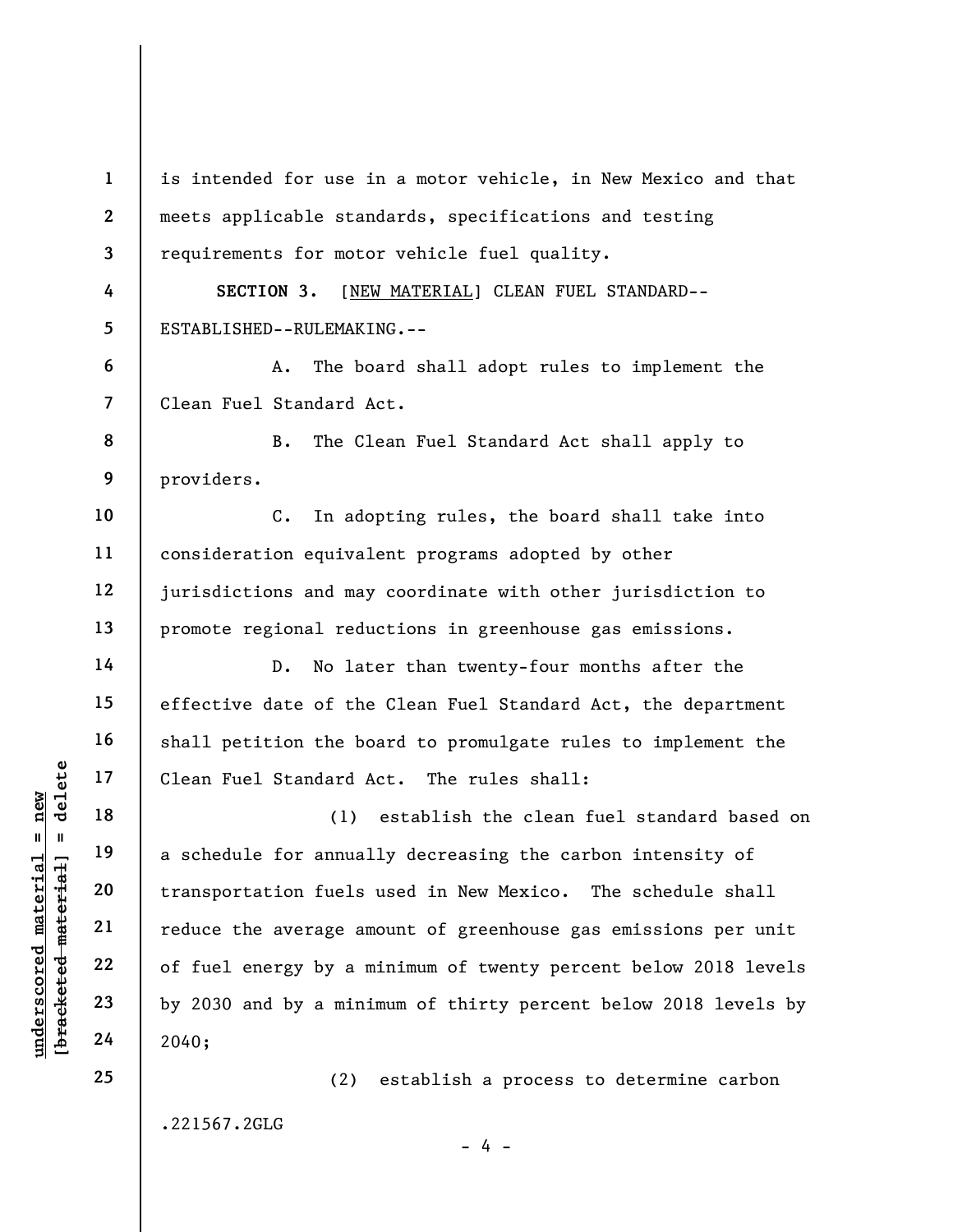1 2 3 4 5 6 7 intensity values for transportation fuels that does not discriminate against fuels on the basis of having originated in another state or jurisdiction. Nothing in this paragraph shall be construed to prohibit the inclusion or assessment of emissions related to fuel production, storage, transportation or combustion or associated changes in land use in determining the carbon intensity of a fuel;

8 9 10 11 12 (3) require the use of nationally or regionally recognized models or protocols for determining fuel lifecycle emissions and indirect land use changes in establishing the carbon intensity value for transportation fuels;

(4) establish a process for providers to comply with the Clean Fuel Standard Act by obtaining and retiring credits;

underscored material = new [bracketed material] = delete (5) establish a mechanism for the generation of credits, which may include projects in the agricultural, aviation, chemical, carbon sequestration, dairy, direct air capture, energy, film, forestry, manufacturing, methane capture and use, mining, oil and gas, transportation, including transportation infrastructure or manufacturing, waste management or wastewater treatment sectors; provided that, with the exception of carbon sequestration and direct air capture, projects shall reduce greenhouse gas emissions in the transportation fuel supply chain in New Mexico in order to .221567.2GLG

13

14

15

16

17

18

19

20

21

22

23

24

25

 $- 5 -$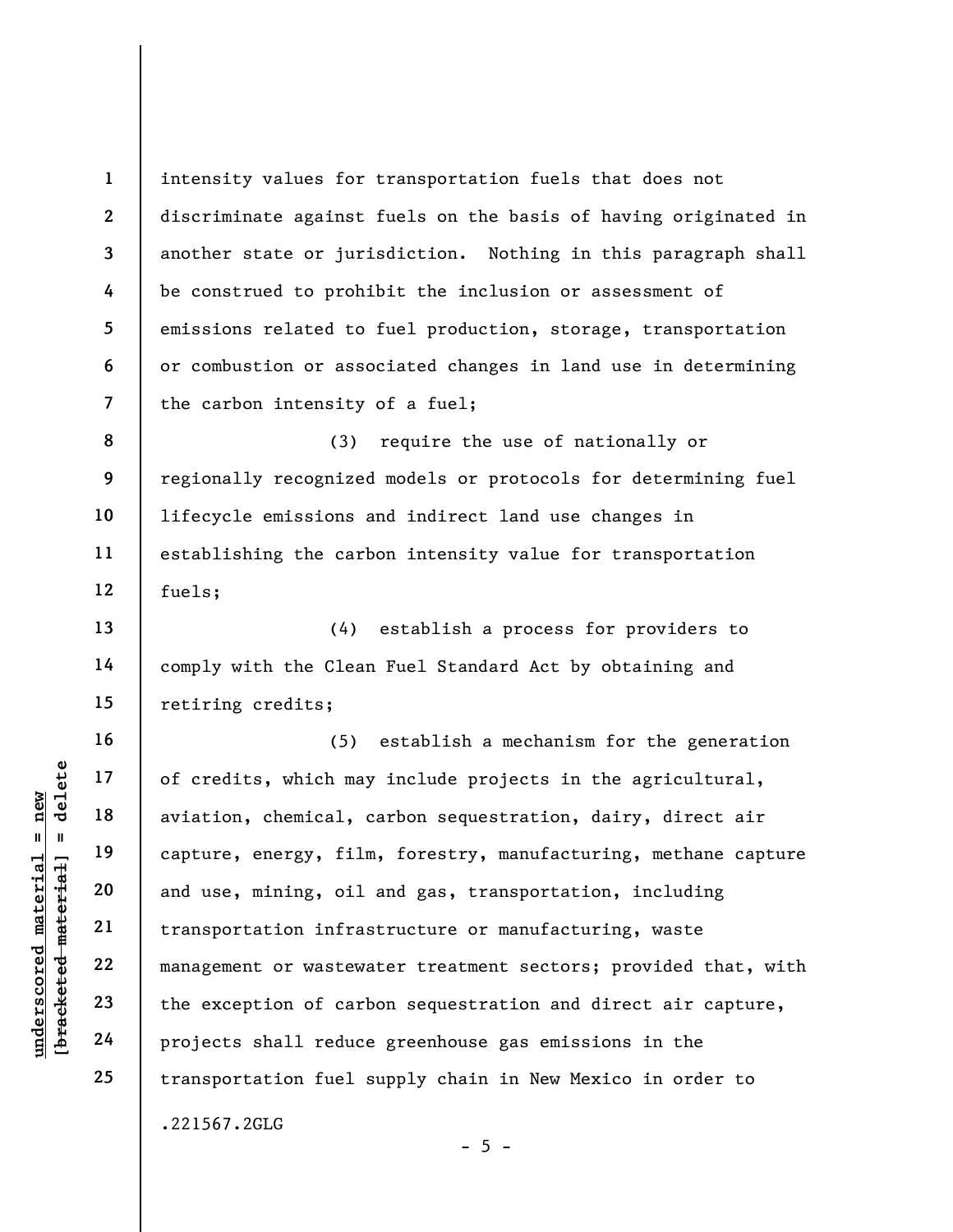generate credits; and provided further that, to be eligible for a credit pursuant to this paragraph, carbon sequestration and direct air capture projects shall result in additional, quantifiable, verifiable, permanent and enforceable greenhouse gas emission reductions in New Mexico;

(6) require the annual registration of providers and any person generating credits;

(7) require the assessment of a reasonable annual registration fee for providers and any person generating credits that is sufficient to cover the reasonable costs of the department's administration and enforcement of the Clean Fuel Standard Act and implementation of rules. Fees collected pursuant to this paragraph shall be deposited in the clean fuel standard fund;

(8) require providers to demonstrate compliance with the clean fuel standard by balancing credits and deficits on an annual basis and submitting fuel pathway applications, fuel transactions and carbon intensity data to the department;

understand material and deficits on an and<br>
applications, fuel transplaned the department;<br>  $20$ <br>  $21$ <br>  $22$ <br>  $23$ <br>  $24$ <br>  $25$ <br>  $26$ <br>  $27$ <br>  $28$ <br>  $29$ <br>  $20$ <br>  $21$ <br>  $22$ <br>  $23$ <br>  $24$ <br>  $25$ <br>  $26$ <br>  $27$ <br>  $28$ <br>  $29$ <br>  $20$ <br>  $21$ (9) establish a fair market for credit transactions that is administered by the department or a third party. The board shall adopt rules for market management, including transaction fees, cost-containment measures or other mechanisms that enable credits to be traded or to be banked for future compliance periods and procedures for verifying the .221567.2GLG

 $- 6 -$ 

1

2

3

4

5

6

7

8

9

10

11

12

13

14

15

16

17

18

19

20

21

22

23

24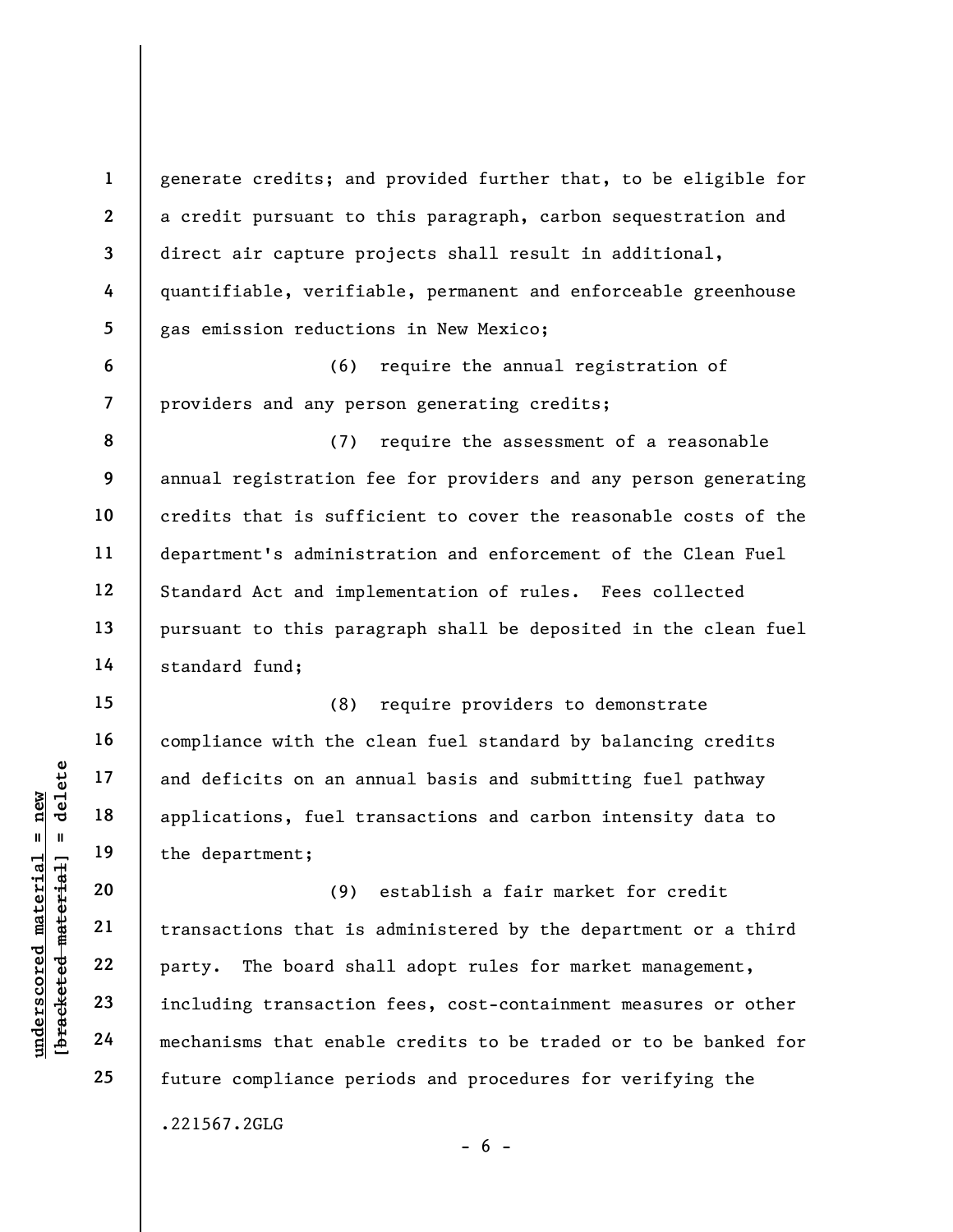1 2 validity of credits and deficits generated under the Clean Fuel Standard Act;

3 4 5 6 (10) require third-party certifications of fuel pathway applications and third-party verifications of fuel transactions and carbon intensity data on an annual basis, at the expense of the provider or any person generating credits;

7 8 9 10 11 (11) establish requirements and an accreditation process for third-party verification, including acceptance of verification entities that are accredited by another state that adopts a low-carbon fuel standard and establishes a third-party verification program;

12 13 14 15 (12) prioritize mechanisms for credit generation that benefit disproportionately impacted, environmental justice and rural communities and reduce cumulative impacts; and

understand material strategy of the set of the set of the set of the set of the set of the set of the set of the set of the set of the set of the set of the set of the set of the set of the set of the set of the set of the (13) require electric utilities that generate credits from electricity used as transportation fuel to use at least fifty percent of the revenues generated from the credits for transportation electrification projects, rebates for electric vehicle purchases or the provision of direct benefits for current electric vehicle customers; provided that of the fifty percent, at least thirty percent in year one, forty percent in year two and fifty percent in subsequent years shall be used to support transportation electrification that primarily benefits disproportionately impacted, environmental .221567.2GLG

- 7 -

16

17

18

19

20

21

22

23

24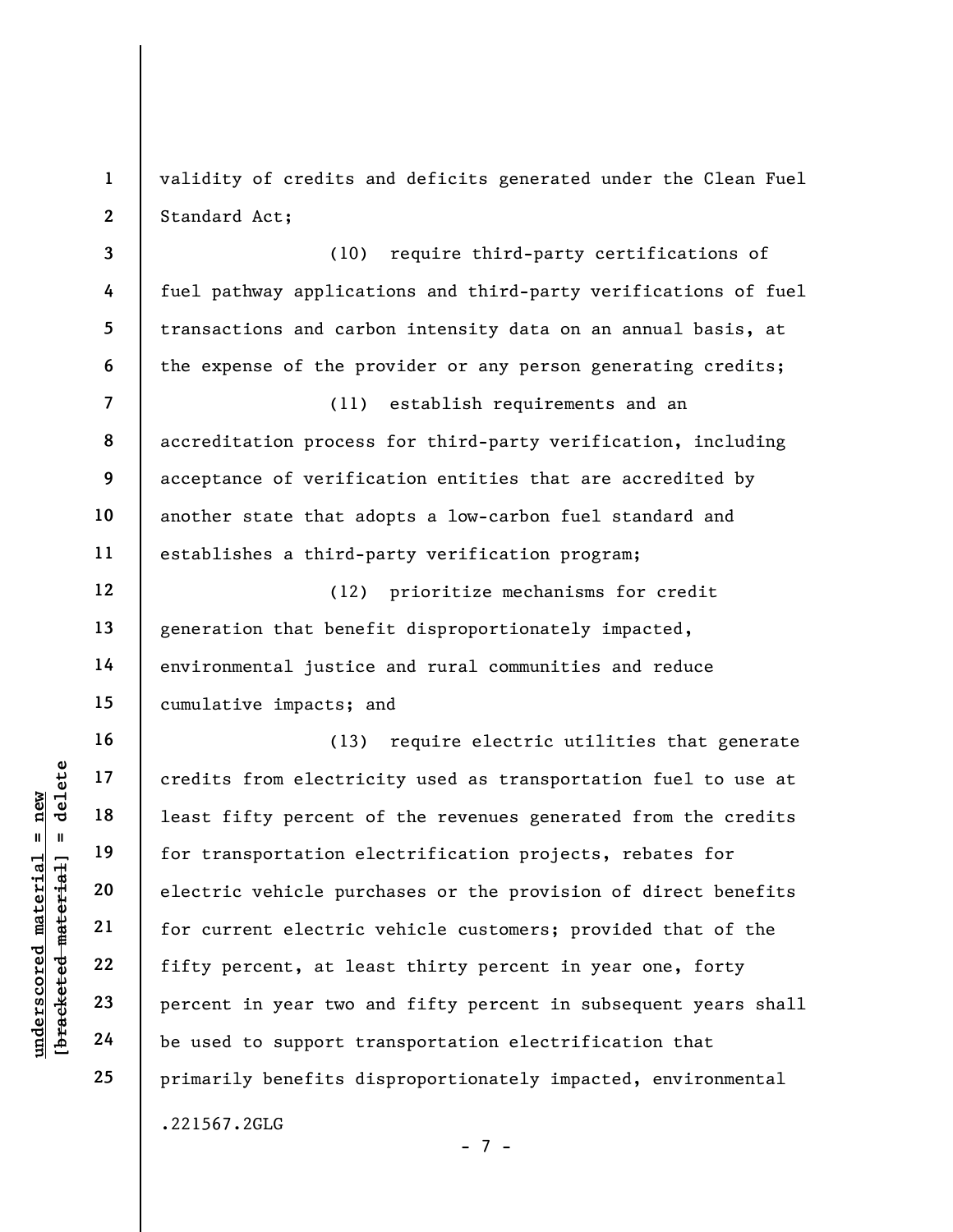1 justice or rural communities.

2

3

4

5

6

7

8

9

10

11

12

13

14

15

16

17

18

19

20

21

22

23

24

25

E. The department is responsible for the administration of the clean fuel standard and credits, including implementation and enforcement of the rules adopted by the board pursuant to the Clean Fuel Standard Act.

F. As part of the rulemaking required pursuant to this section, the department, in consultation with the New Mexico department of agriculture, shall develop an emergency deferral process for the department, in consultation with stakeholders, to temporarily suspend the implementation of a clean fuel standard to address market conditions. The rules shall require the department to consider a provider's request for emergency deferral.

underscored material = new [bracketed material] = delete SECTION 4. [NEW MATERIAL] CLEAN FUEL STANDARD FUND-- CREATED.--The "clean fuel standard fund" is created as a nonreverting fund in the state treasury. The fund consists of appropriations, gifts, grants, donations, income from investment of the fund and fees collected from the regulation of transportation fuels pursuant to the Clean Fuel Standard Act. Money in the fund is appropriated to the department and shall be administered by the department for staffing and resources needed for administration and enforcement of rules pertaining to transportation fuels. Disbursements from the fund shall be by warrant drawn by the secretary of finance and administration pursuant to vouchers signed by the secretary of .221567.2GLG

- 8 -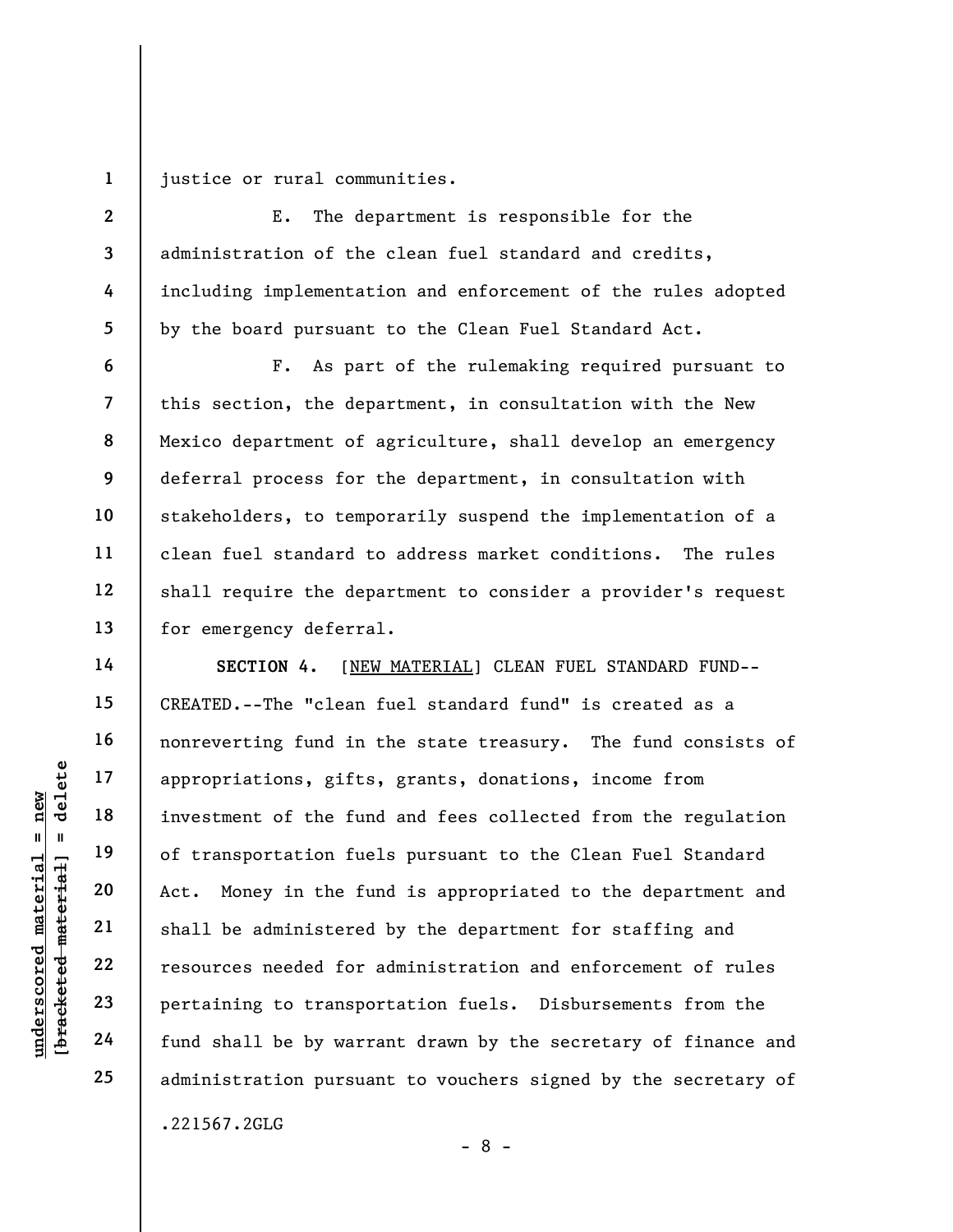environment or the secretary's designee. Any unexpended or unencumbered balance in the clean fuel standard fund remaining at the end of any fiscal year shall not revert to the general fund.

SECTION 5. Section 74-1-8 NMSA 1978 (being Laws 1971, Chapter 277, Section 11, as amended) is amended to read: "74-1-8. BOARD--DUTIES.--

A. The board is responsible for environmental management and consumer protection. In that respect, the board shall promulgate rules and standards in the following areas:

(1) food protection;

(2) water supply, including a capacity development program to assist water systems in acquiring and maintaining technical, managerial and financial capacity in accordance with Section 1420 of the federal Safe Drinking Water Act of 1974 and rules authorizing imposition of administrative penalties for enforcement;

understand material material end of the stablis are no more than the to New Mexico for simple and administer an ins and administer an ins and administer (4) (3) liquid waste, including exclusive authority to establish on-site liquid waste system fees that are no more than the average charged by the contiguous states to New Mexico for similar permits and services and to implement and administer an inspection and permitting program for on-site liquid waste systems;

(4) air quality management as provided in the Air Quality Control Act;

 $-9 -$ 

.221567.2GLG

1

2

3

4

5

6

7

8

9

10

11

12

13

14

15

16

17

18

19

20

21

22

23

24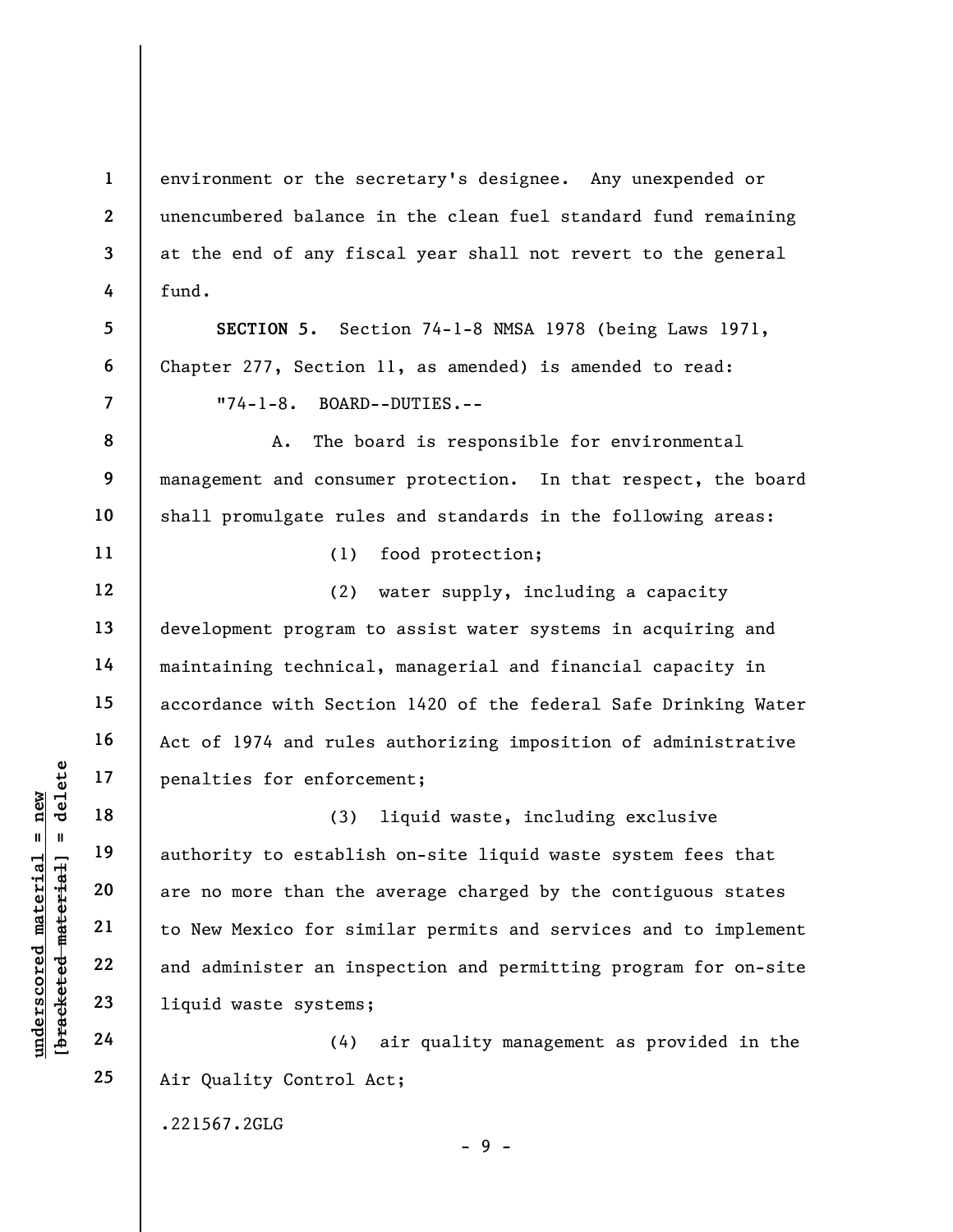underscored material = new [bracketed material] = delete 1 2 3 4 5 6 7 8 9 10 11 12 13 14 15 16 17 18 19 20 21 22 23 24 25 (5) radiation control and establishment of license and registration and other related fees not to exceed fees charged by the United States nuclear regulatory commission for similar licenses as provided in the Radiation Protection Act; (6) noise control; (7) nuisance abatement; (8) vector control; (9) occupational health and safety as provided in the Occupational Health and Safety Act; (10) sanitation of public swimming pools and public baths; (11) plumbing, drainage, ventilation and sanitation of public buildings in the interest of public health; (12) medical radiation, health and safety certification and standards for radiologic technologists as provided in the Medical Imaging and Radiation Therapy Health and Safety Act; (13) hazardous wastes and underground storage tanks as provided in the Hazardous Waste Act; [and] (14) solid waste as provided in the Solid Waste Act; and (15) transportation fuels as provided in the Clean Fuel Standard Act. .221567.2GLG  $- 10 -$